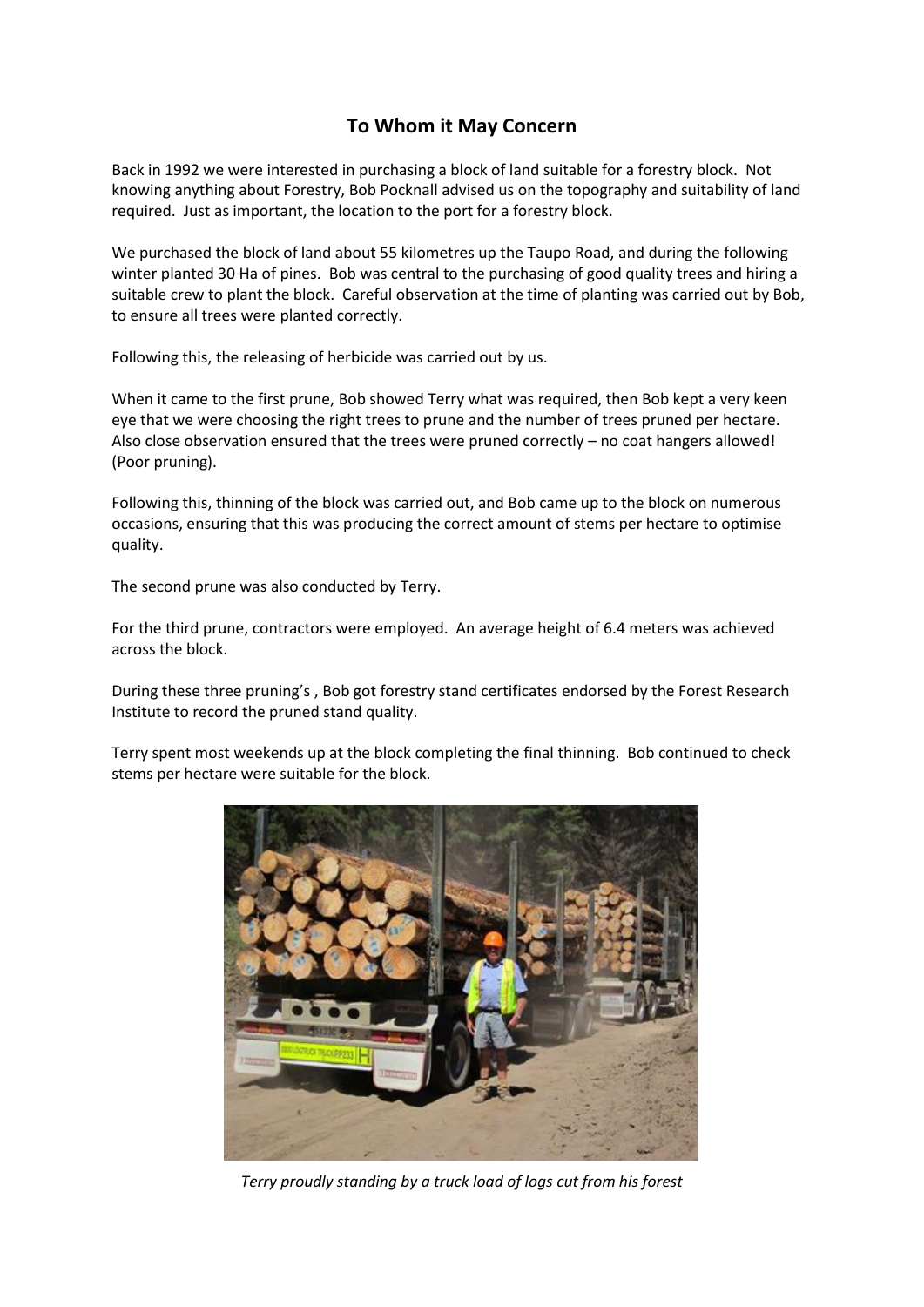In mid-2014, due to numerous factors, we spoke to Bob about harvesting a couple of years earlier than anticipated. Bob wasn't keen on this, as he would have preferred to see the crop progress to a minimum felling age of 25 years. This was always discussed during times of contact and at forest visits. However, he listened to the reasons why, and spoke to us at length on the pros and cons of harvesting early.

A harvest inventory was carried out in late 2014. This allowed us to know what the block physically contained in terms of quality and quantity of timer. We also met Nick, the regional manager for PF Olsen Limited. A meeting at the block to talk about harvesting options, including projected costs and revenue.

In early 2015 we gave Bob the nod that we wanted him to proceed with the harvest. The wheels went into high speed and things really happened quickly. In late January/February/March/ April of 2015 our forestry block of 28 ha was harvested.



*Terry, Margaret and Jenny Burns in front of impressively large logs*

This was facilitated by Bob through the PF Olsen harvest management system. This included employing a forestry harvesting contractor, and transporting of the logs. Also included were Health and Safety compliance issues, talking to Regional Council and neighbouring forestry managers. This was vital as we needed to use their roading to get our logs out and quarry for road surface metalling. As well as this, Bob sorted out the tracking required within the block, road and skid construction.

Bob worked with enthusiasm and kept us informed about all decisions at all times. This included both costings for the harvesting, and what was actually happening physically on the block. This was done both by phone calls after usual work hours, and emails. During this time market trends and estimated of log prices differing month by month was discussed. This obviously had a large impact on overall revenue.